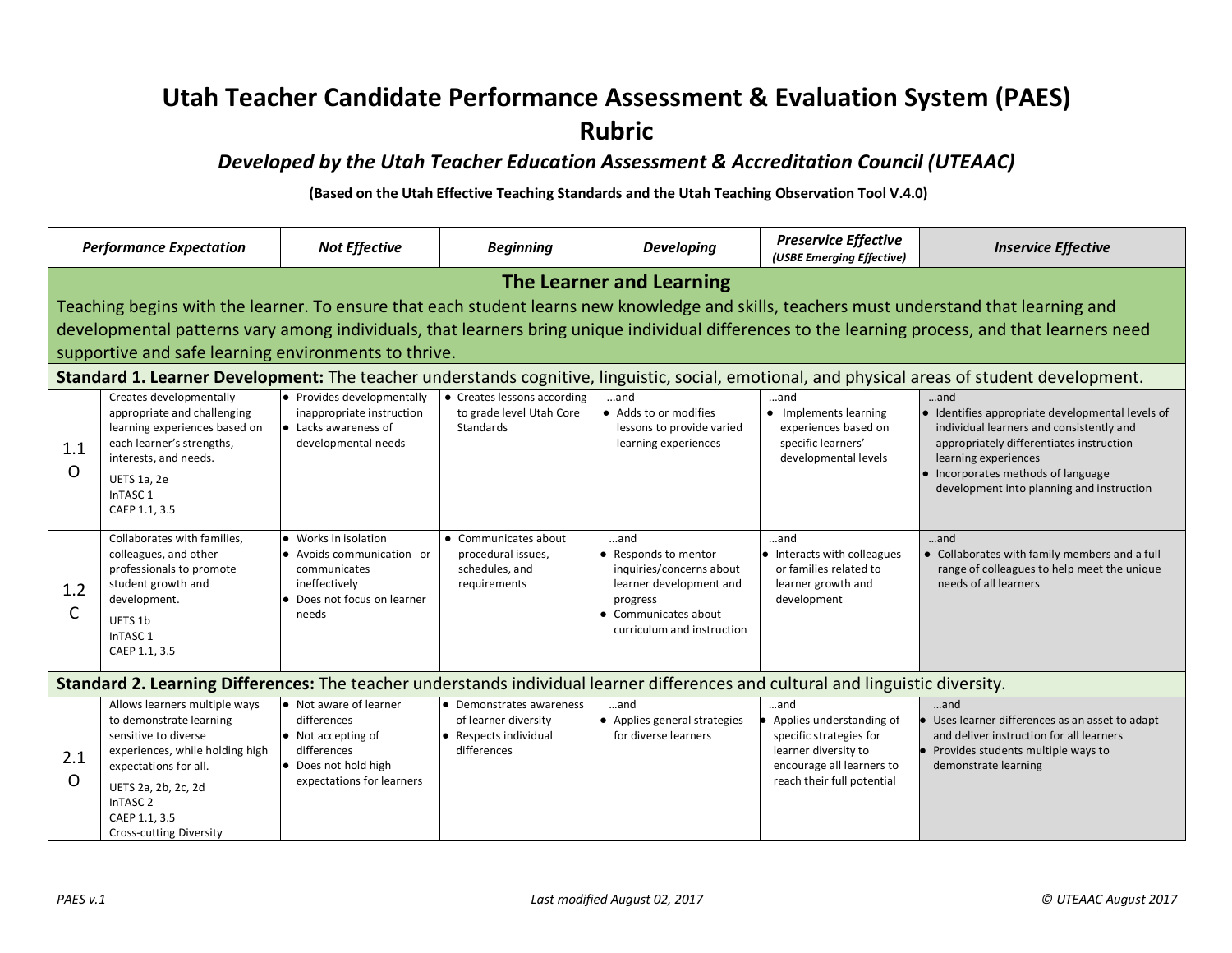|                                                                                                                                                                                                                                                                                                                                                                                                                                                       | Standard 3. Learning Environments: The teacher works with learners to create environments that support individual and collaborative learning,                                                                                |                                                                                                                     |                                                                                            |                                                                                                                                                                                                               |                                                                                                                                                                                                   |                                                                                                                                                                                                                                                                                 |
|-------------------------------------------------------------------------------------------------------------------------------------------------------------------------------------------------------------------------------------------------------------------------------------------------------------------------------------------------------------------------------------------------------------------------------------------------------|------------------------------------------------------------------------------------------------------------------------------------------------------------------------------------------------------------------------------|---------------------------------------------------------------------------------------------------------------------|--------------------------------------------------------------------------------------------|---------------------------------------------------------------------------------------------------------------------------------------------------------------------------------------------------------------|---------------------------------------------------------------------------------------------------------------------------------------------------------------------------------------------------|---------------------------------------------------------------------------------------------------------------------------------------------------------------------------------------------------------------------------------------------------------------------------------|
|                                                                                                                                                                                                                                                                                                                                                                                                                                                       | encouraging positive social interaction, active engagement in learning, and self-motivation.                                                                                                                                 |                                                                                                                     |                                                                                            |                                                                                                                                                                                                               |                                                                                                                                                                                                   |                                                                                                                                                                                                                                                                                 |
| 3.1<br>O                                                                                                                                                                                                                                                                                                                                                                                                                                              | Develops learning experiences<br>that engage and support<br>students as self-directed<br>learners who internalize<br>classroom routines,<br>expectations, and procedures.<br>UETS 3a<br>InTASC <sub>3</sub><br>CAEP 1.1, 3.5 | • Does not have a schedule<br>planned<br>• Has unorganized and<br>lengthy transitions<br>• Loses Instructional time | Plans a schedule, routines,<br>and behavioral<br>expectations                              | and<br>• Communicates schedule,<br>routines, and behavioral<br>expectations to students                                                                                                                       | and<br>• Implements the daily<br>schedule<br>● Holds students<br>accountable to follow<br>routines and behavioral<br>expectations                                                                 | and<br>• Provides explicit direction so that learners know<br>what to do and when to do it<br>• Supports each learner as he/she establishes<br>expectations and develops responsibility for<br>his/her own behavior                                                             |
| 3.2<br>O                                                                                                                                                                                                                                                                                                                                                                                                                                              | Collaborates with students to<br>establish a positive learning<br>climate of openness, respectful<br>interactions, support, and<br>inquiry.<br>UETS 3b<br>InTASC <sub>3</sub><br>CAEP 1.1, 3.5                               | • Demonstrates negative<br>demeanor<br>• Reprimands frequently<br>• Leaves students<br>unattended                   | • Communicates with<br>students using<br>developmentally<br>appropriate language           | and<br>• Communicates explicitly<br>the expectations for<br>classroom interactions<br>• Provides opportunities for<br>teacher-student<br>interactions<br>• Provides opportunities for<br>student interactions | and<br>• Maintains positive<br>interactions with and<br>among students                                                                                                                            | and<br>• Collaborates with students to establish a<br>positive learning climate of openness,<br>respectful interactions, support, and inquiry<br>• Organizes student learning teams for the<br>purpose of developing cooperation,<br>collaboration, and student leadership      |
| 3.3<br>$\Omega$                                                                                                                                                                                                                                                                                                                                                                                                                                       | Utilizes positive classroom<br>management strategies,<br>including the resources of time,<br>space, and attention,<br>effectively.<br>UETS 3c, 3d<br>InTASC <sub>3</sub><br>CAEP 1.1, 3.5                                    | • Uses time, space, and<br>attention ineffectively<br>• Does not have<br>management plan                            | · Plans classroom<br>management strategies<br>• Plans instruction for the<br>allotted time | and<br>• Paces instruction<br>appropriate for student<br>learning<br>• Addresses inappropriate<br>student behavior                                                                                            | and<br>• Implements classroom<br>management strategies<br>• Encourages learners to be<br>engaged with the content<br>$\bullet$ Manages time, space, and<br>attention to increase<br>participation | and<br>• Uses differentiated management strategies<br>focusing on individual learner need<br>Gains and maintains student attention through<br>active participation<br>Adjusts instructional pacing and transitions to<br>maintain learner participation and support<br>learning |
|                                                                                                                                                                                                                                                                                                                                                                                                                                                       | <b>Instructional Practice</b>                                                                                                                                                                                                |                                                                                                                     |                                                                                            |                                                                                                                                                                                                               |                                                                                                                                                                                                   |                                                                                                                                                                                                                                                                                 |
| Effective instructional practice requires that teachers have a deep and flexible understanding of their content areas and be able to draw upon<br>content knowledge as they work with learners to access information, apply knowledge in real-world settings, and address meaningful issues. They<br>must also understand and integrate assessment, planning, and instructional strategies in coordinated and engaging ways to assure learner mastery |                                                                                                                                                                                                                              |                                                                                                                     |                                                                                            |                                                                                                                                                                                                               |                                                                                                                                                                                                   |                                                                                                                                                                                                                                                                                 |

of the content.

**Standard 4. Content Knowledge:** The teacher understands the central concepts, tools of inquiry, and structures of the discipline.

|     | Bases instruction on accurate | • Provides inaccurate lesson | Demonstrates content | …and                             | …and                             | and                                                      |
|-----|-------------------------------|------------------------------|----------------------|----------------------------------|----------------------------------|----------------------------------------------------------|
|     | content knowledge using       | content                      | knowledge            | $\bullet$ Uses more than one way | $\bullet$ Models critical and/or | $\bullet$ Uses multiple representations and explanations |
|     | multiple representations of   |                              |                      | to explain concept               | creative thinking in the         | of concepts to deepen each learner's                     |
| 4.1 | concepts and appropriate      |                              |                      | $\bullet$ Uses accurate academic | content area                     | understanding                                            |
|     | academic language.            |                              |                      | language                         | • Supports learner use of        | • Models and expects learners to evaluate,               |
|     | UETS 4a, 4c, 4d, 4e, 7c       |                              |                      |                                  | content-specific academic        | create, and think critically about the content           |
|     | In TASC 4 and 5               |                              |                      |                                  | language                         | • Analyzes learner errors and misconceptions in          |
|     | CAEP 1.1, 1.3, 1.4, 3.4, 3.5  |                              |                      |                                  |                                  | order to redirect, focus, and deepen learning            |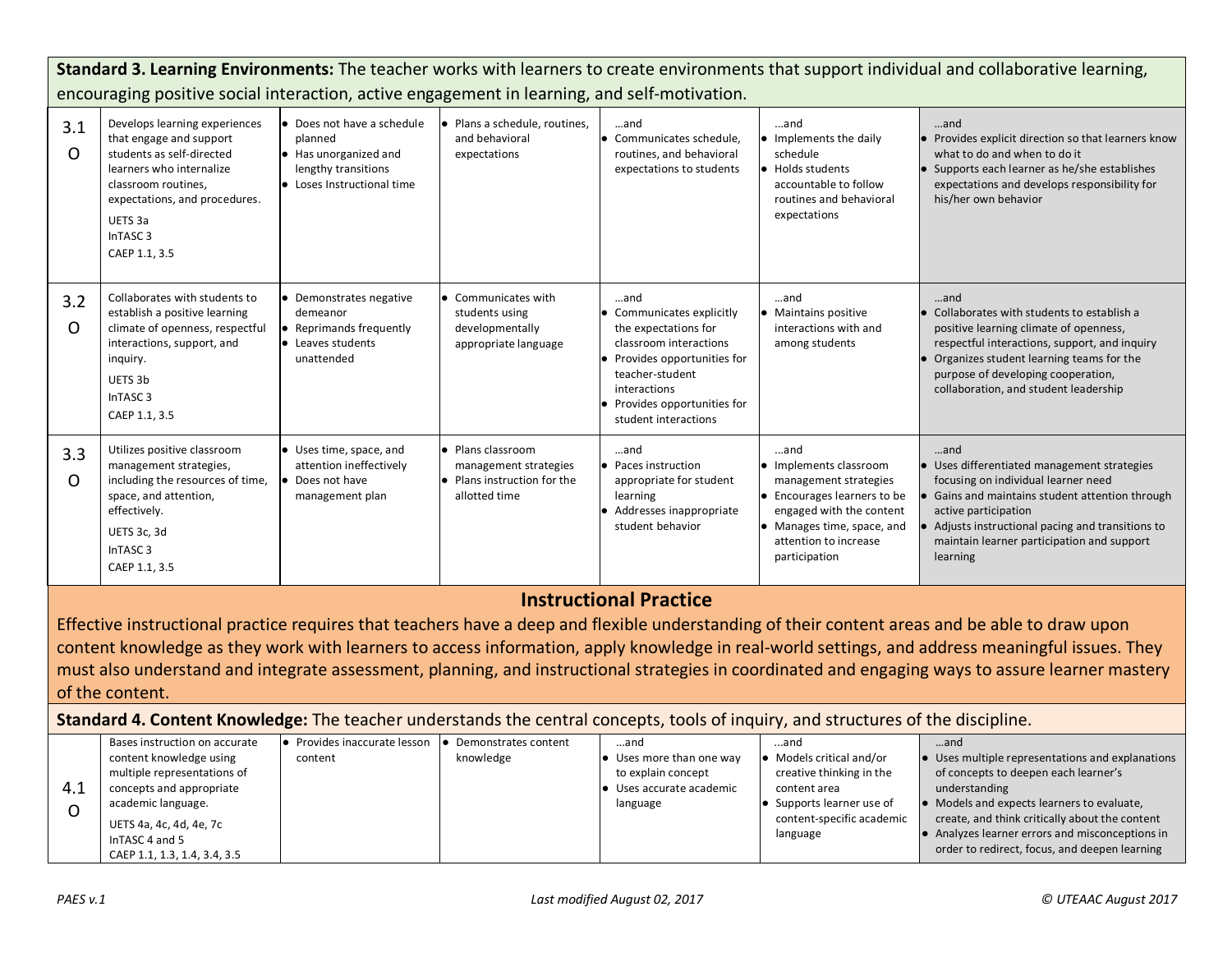|                                                                                                                                          | Standard 5. Assessment: The teacher uses multiple methods of assessment to engage learners in their own growth, monitor learner progress,                                                                                                                                        |                                                                                                                                                                          |                                                                            |                                                                                                                      |                                                                                                                                                                                                                                                                     |                                                                                                                                                                                                                                                                                                                                                                                                 |
|------------------------------------------------------------------------------------------------------------------------------------------|----------------------------------------------------------------------------------------------------------------------------------------------------------------------------------------------------------------------------------------------------------------------------------|--------------------------------------------------------------------------------------------------------------------------------------------------------------------------|----------------------------------------------------------------------------|----------------------------------------------------------------------------------------------------------------------|---------------------------------------------------------------------------------------------------------------------------------------------------------------------------------------------------------------------------------------------------------------------|-------------------------------------------------------------------------------------------------------------------------------------------------------------------------------------------------------------------------------------------------------------------------------------------------------------------------------------------------------------------------------------------------|
|                                                                                                                                          | guide planning and instruction, and determine whether the outcomes described in content standards have been met.                                                                                                                                                                 |                                                                                                                                                                          |                                                                            |                                                                                                                      |                                                                                                                                                                                                                                                                     |                                                                                                                                                                                                                                                                                                                                                                                                 |
| 5.1<br>$\Omega$                                                                                                                          | Uses data sources to assess the<br>effectiveness of instruction and<br>to make adjustments in<br>planning and instruction.<br>UETS 5a, 5c, 5d, 8a<br>InTASC <sub>6</sub><br>CAEP 1.1, 1.2, 3.5                                                                                   | Does not collect or use<br>data                                                                                                                                          | • Collects data                                                            | $$ and<br>• Analyzes data to<br>document student<br>learning<br>• Uses formative<br>assessment during<br>instruction | $$ and<br>• Uses data to evaluate the<br>outcomes of teaching<br>• Monitors learning and<br>adjusts instruction during<br>the lesson                                                                                                                                | and<br>• Targets instructional, intervention, and<br>enrichment strategies based on data.<br>• Uses multiple formative and summative<br>assessments to make ongoing adjustments in<br>instruction based on a wide range of individual<br>learner needs                                                                                                                                          |
| 5.2<br>$\mathsf{C}$                                                                                                                      | Documents student progress<br>and provides descriptive<br>feedback to student,<br>parent/guardian, and other<br>stakeholders in a variety of<br>ways.<br>UETS 5b, 5e<br>InTASC <sub>6</sub><br>CAEP 1.1, 3.5                                                                     | Does not document<br>learner progress<br>• Does not provide<br>feedback                                                                                                  | Documents learner<br>progress<br>• Provides general feedback               | and<br>• Provides specific and<br>timely feedback                                                                    | and<br>• Provides feedback to<br>individuals and groups<br>based on identified<br>elements of quality work<br>(e.g. rubrics, checklists,<br>exemplars)<br>• Shares assessment<br>feedback with<br>parents/guardians under<br>the direction of the<br>mentor teacher | and<br>• Uses a variety of effective formats to<br>document and provide feedback on learner<br>progress.<br>• Initiates ongoing, open communication<br>between home and school about learner<br>progress.<br>• Provides timely, descriptive, and specific<br>feedback to individuals and groups.                                                                                                |
| 5.3<br>$\mathsf{C}$                                                                                                                      | Designs or selects pre-<br>assessments, formative, and<br>summative assessments in a<br>variety of formats that align to<br>learning objectives and engage<br>the learner in demonstrating<br>knowledge and skills.<br>UETS 5a<br>InTASC <sub>6</sub><br>CAEP 1.1, 1.2, 1.3, 3.5 | Does not assess student<br>learning<br>Assessment is<br>inappropriate                                                                                                    | Lesson plan includes an<br>assessment                                      | $\dots$ and<br>· Designs, selects, or adapts<br>assessments that align<br>with learning objectives                   | and<br>Uses a variety of<br>assessment formats to<br>evaluate student learning                                                                                                                                                                                      | and<br>• Designs assessments in a variety of formats<br>that match learning objectives and Utah<br><b>Common Core standards</b><br>• Selected assessment(s) differentiate levels of<br>student learning allowing the teacher to<br>reteach missed concepts<br>• Selected assessments(s) accounts for<br>individual learning styles and multicultural<br>differences of learners minimizing bias |
| Standard 6. Instructional Planning: The teacher plans instruction to support students in meeting rigorous learning goals by drawing upon |                                                                                                                                                                                                                                                                                  |                                                                                                                                                                          |                                                                            |                                                                                                                      |                                                                                                                                                                                                                                                                     |                                                                                                                                                                                                                                                                                                                                                                                                 |
|                                                                                                                                          | knowledge of content areas, Utah Core Standards, practices, and the community context.                                                                                                                                                                                           |                                                                                                                                                                          |                                                                            |                                                                                                                      |                                                                                                                                                                                                                                                                     |                                                                                                                                                                                                                                                                                                                                                                                                 |
| 6.1<br>$\mathsf{C}$                                                                                                                      | Demonstrates knowledge of<br>the Utah Core Standards and<br>references them in short- and<br>long-term planning.<br>UETS 4b, 6a<br>InTASC <sub>7</sub><br>CAEP 1.1, 1.3, 1.4, 3.4, 3.5                                                                                           | • Unfamiliar with Utah Core<br>Standards<br>· Instructional materials do<br>not align with standards<br>No evidence of learning<br>objectives<br>No evidence of planning | Includes Utah Core<br>$\bullet$<br>Standards in lesson plans               | and<br>· Includes appropriate<br>learning objectives based<br>on Utah Core Standards                                 | and<br>• Aligns daily instruction<br>with Utah Core Standards<br>• Selects instructional<br>materials that support<br>standards                                                                                                                                     | and<br>• Plans and implements short- and long-term<br>learning experiences that reference Utah Core<br>Standards learning objectives and content<br>• Organizes and adapts learning experiences and<br>materials to align with the Utah Core<br>Standards                                                                                                                                       |
| 6.2<br>$\mathsf{C}$                                                                                                                      | Integrates cross-disciplinary<br>skills into instruction to<br>purposefully engage learners in<br>applying content knowledge.<br>UETS 6b, 6e<br>InTASC <sub>7</sub><br>CAEP 1.1, 1.4, 3.4, 3.5                                                                                   | Does not acknowledge<br>the importance of<br>integrating cross-<br>disciplinary skills (e.g.,<br>critical thinking, problem<br>solving, creativity,<br>communication)    | Acknowledges the<br>importance of integrating<br>cross-disciplinary skills | and<br>• Plans lessons in which<br>cross-disciplinary skills are<br>modeled                                          | and<br>• Plans lessons that engage<br>students in using cross-<br>disciplinary skills                                                                                                                                                                               | and<br>. Plans lessons that demonstrate how<br>knowledge and skills transfer to other content<br>areas<br>• Designs learning experiences that promote the<br>application of knowledge in multiple content<br>areas                                                                                                                                                                              |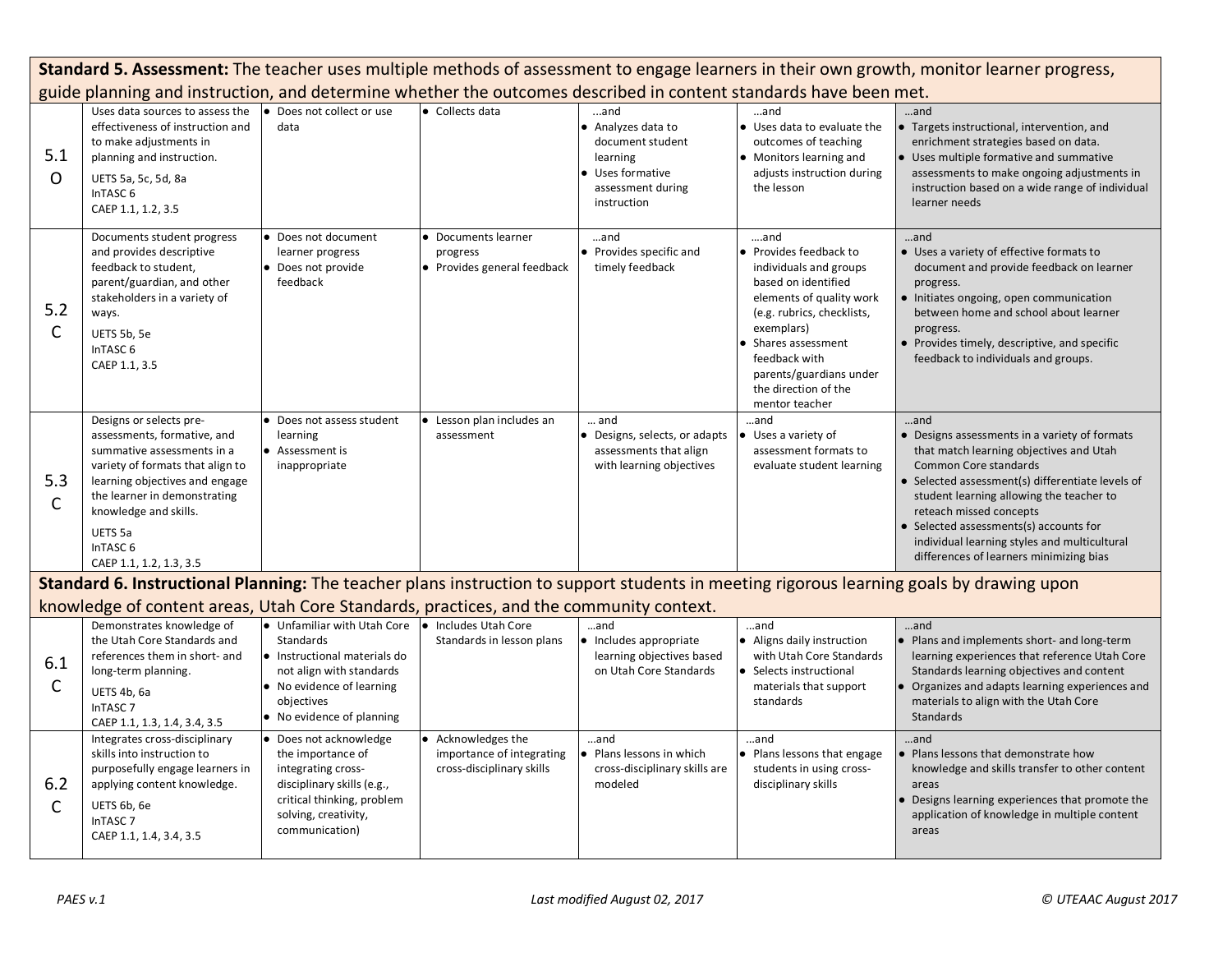|                 | Standard 7. Instructional Strategies: The teacher uses various instructional strategies to ensure that all learners develop a deep understanding of                                                                                                                                       |                                                                                                                                                |                                                                                                                                                                         |                                                                                                            |                                                                                                                                                                                                                                                  |                                                                                                                                                                                                                                                                |
|-----------------|-------------------------------------------------------------------------------------------------------------------------------------------------------------------------------------------------------------------------------------------------------------------------------------------|------------------------------------------------------------------------------------------------------------------------------------------------|-------------------------------------------------------------------------------------------------------------------------------------------------------------------------|------------------------------------------------------------------------------------------------------------|--------------------------------------------------------------------------------------------------------------------------------------------------------------------------------------------------------------------------------------------------|----------------------------------------------------------------------------------------------------------------------------------------------------------------------------------------------------------------------------------------------------------------|
|                 | content areas and their connections and build skills to apply and extend knowledge in meaningful ways.                                                                                                                                                                                    |                                                                                                                                                |                                                                                                                                                                         |                                                                                                            |                                                                                                                                                                                                                                                  |                                                                                                                                                                                                                                                                |
| 7.1<br>$\Omega$ | Practices a range of<br>developmentally, culturally,<br>and linguistically appropriate<br>instructional strategies to meet<br>the needs of individuals and<br>groups of learners.<br>UETS 2b, 2e, 6c, 7a, 7b<br>InTASC <sub>8</sub><br>CAEP 1.1, 1.2, 1.4, 3.5<br>Cross-cutting diversity | • Inappropriate strategies<br>• No variety of strategies<br>• Insensitivity to individual<br>differences<br>• No adjustments to<br>instruction | • Uses instructional<br>strategies focused on<br>lesson objectives                                                                                                      | $\dots$ and<br>$\bullet$ Incorporates various<br>instructional strategies                                  | and<br>· Identifies each learner's<br>diverse learning strengths<br>and needs<br>• Attempts to adjust<br>instruction based on the<br>developmental, cultural,<br>or linguistic needs of the<br>students in individual or<br>small group settings | and<br>• Monitors and adjusts instruction in response to<br>developmental, cultural, and linguistic needs of<br>individuals and groups of learners<br>• Enhances instruction by using a variety of<br>appropriate strategies                                   |
| 7.2<br>$\Omega$ | Provides multiple opportunities<br>for students to develop higher-<br>order and meta-cognitive skills.<br>UETS 3f, 6d, 7e<br>InTASC <sub>8</sub><br>CAEP 1.1, 1.2, 1.4, 3.4, 3.5                                                                                                          | Is not familiar with<br>higher-order and<br>metacognitive skills                                                                               | Uses instructional<br>strategies focused on<br>lower-order thinking skills<br>(e.g., uses memorization,<br>recall, and rote<br>knowledge for most<br>assessments/tasks) | and<br>• Uses instructional<br>strategies in which<br>higher-order thinking<br>skills are modeled          | and<br>• Uses instructional<br>strategies that engage<br>learners in higher-order<br>thinking                                                                                                                                                    | and<br>• Provides learners with explicit instruction to<br>analyze, synthesize, and make decisions<br>• Provides opportunities for learners to reflect<br>on their own learning<br>• Provides opportunities for students to<br>generate and evaluate new ideas |
| 7.3<br>O        | Supports and expands each<br>learner's communication skills<br>through reading, writing,<br>listening, and speaking.<br>UETS 3f, 7d<br>InTASC <sub>8</sub><br>CAEP 1.1, 1.4, 3.4, 3.5                                                                                                     | • Communication skills are<br>not taught or developed<br>specifically<br>• No opportunities for<br>learner communication                       | Engages learners in<br>listening and/or reading<br>during instruction                                                                                                   | $\dots$ and<br>• Allows learners to<br>contribute through<br>speaking or writing as<br>part of instruction | $\dots$ and<br>• Provides opportunities for<br>learners to practice<br>communication skills,<br>including reading, writing,<br>listening, and speaking                                                                                           | $$ and<br>Teaches content-specific reading, reading,<br>writing, listening, and speaking skills for<br>effective communication<br>• Provides opportunities for learners to expand<br>communication skills to articulate thoughts<br>and ideas                  |
| 7.4<br>O        | Uses a variety of available and<br>appropriate technology and/or<br>resources to support learning.<br>UETS 3e, 7f, 7g<br>InTASC <sub>8</sub><br>CAEP 1.1, 1.3, 1.5, 3.4, 3.5<br>Cross-cutting technology                                                                                  | Does not use available<br>technology                                                                                                           | • Uses teacher-centered<br>technologies                                                                                                                                 | and<br>• Uses technology to<br>engage students                                                             | and<br>• Uses student-centered<br>technologies in ways that<br>promote learning                                                                                                                                                                  | and<br>• Evaluates and uses various appropriate<br>technologies to support content and skill<br>development<br>• Incorporates appropriate technology and/or<br>resources to extend learner content<br>knowledge and skill development                          |
| 7.5<br>$\Omega$ | Develops learners' abilities to<br>find and use information to<br>solve real-world problems.<br>UETS 7g, 7f<br>InTASC <sub>8</sub><br>CAEP 1.1, 1.3, 1.4, 3.4, 3.5                                                                                                                        | • Sources not appropriate<br>for instruction                                                                                                   | • Provides multiple<br>appropriate sources                                                                                                                              | and<br>• Uses multiple appropriate<br>sources of information<br>during instruction                         | and<br>Engages learners in using<br>multiple, appropriate<br>sources of information                                                                                                                                                              | and<br>• Develops each learner's ability to find,<br>understand, and analyze diverse sources of<br>information<br>• Provides opportunities for learners to use<br>multiple sources of information for quality and<br>accuracy.                                 |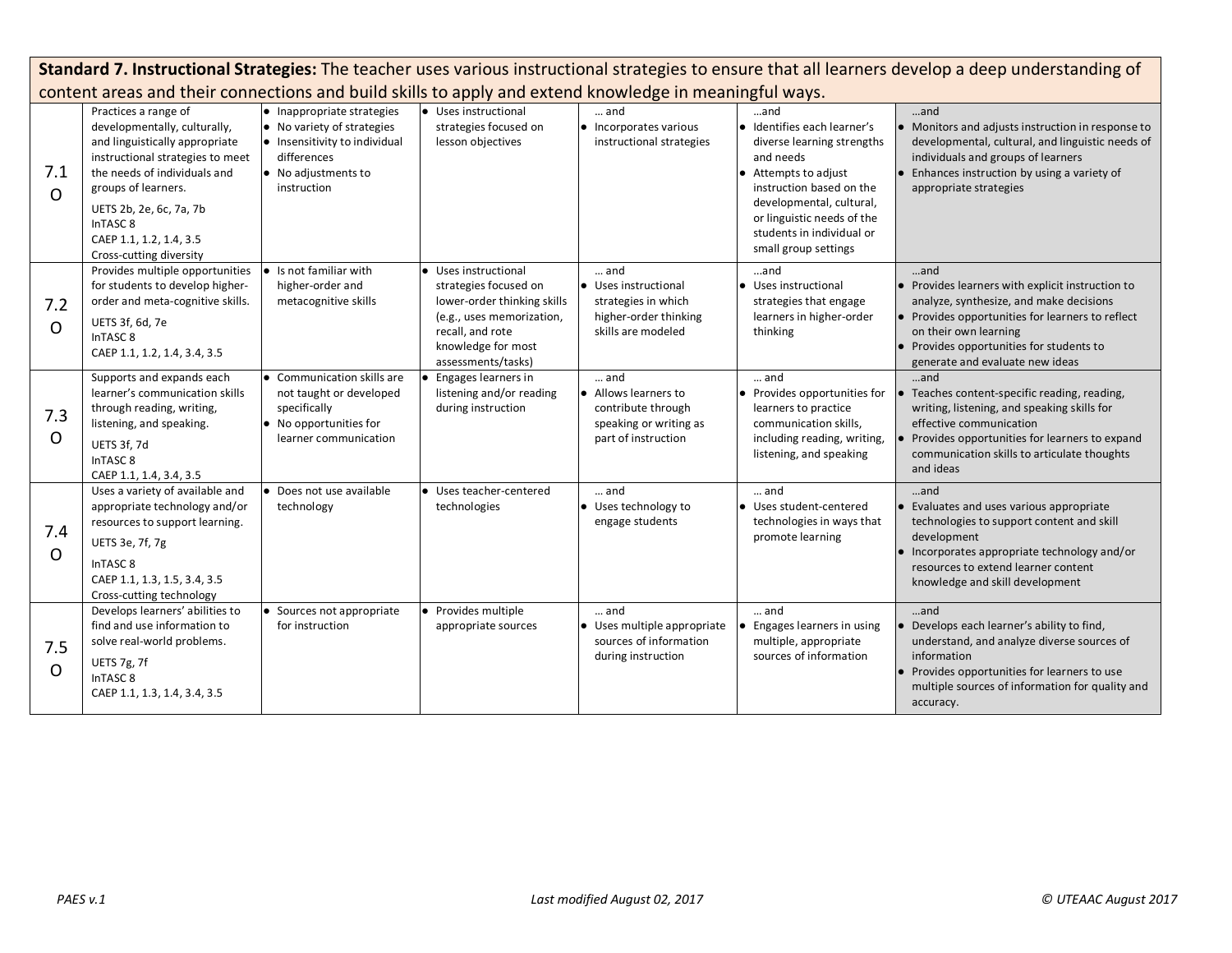## **Professional Responsibility**

Creating and supporting safe, productive learning environments that result in learners achieving at the highest levels is a teacher's primary responsibility. To do this well, teachers must engage in meaningful, intensive professional learning by regularly examining practice through ongoing study, self-reflection, and collaboration. They must be aware of legal and ethical requirements and engage in the highest levels of professional and ethical conduct.

**Standard 8. Reflection and Continuous Growth:** The teacher is a reflective practitioner who uses evidence to continually evaluate and adapt practice to meet the needs of each learner.

|     | Adapts and improves practice                                               | Does not reflect on      | $\bullet$ Attends to feedback from | and                                                                | …and                                                                        | and                                                                                              |
|-----|----------------------------------------------------------------------------|--------------------------|------------------------------------|--------------------------------------------------------------------|-----------------------------------------------------------------------------|--------------------------------------------------------------------------------------------------|
|     | based on reflection and new                                                | instruction              | mentor teacher and                 | Develops a plan to                                                 | • Applies feedback from                                                     | Applies current professional learning to                                                         |
|     | learning.                                                                  | Does not accept feedback | supervisor                         | improve practice in                                                | mentor teachers,                                                            | classroom practice, consistent with its intent.                                                  |
| 8.1 | UETS 8b, 8c, 8d, 8e<br>InTASC <sub>9</sub><br>CAEP 1.1, 1.2, 3.3, 3.4, 3.5 |                          |                                    | response to feedback.<br>Self-reflects on lesson<br>effectiveness. | supervisors, and self-<br>reflection to improve<br>teaching and learning in | Acknowledges the impact of bias on own<br>teaching.<br>Collaborates with supervisor to develop a |
|     |                                                                            |                          |                                    |                                                                    | the classroom                                                               | professional learning plan based on data and<br>the Utah Effective Teaching Standards            |

**Standard 9. Leadership and Collaboration:** The teacher is a leader who engages collaboratively with learners, families, colleagues, and community members to build a shared vision and supportive professional culture focused on student growth and success.

| 9.1 | Participates actively in<br>decision-making processes,<br>while building a shared culture<br>that affects the school and<br>larger educational community.<br>UETS 9a, 9b, 9d, 9e<br>InTASC 10<br>CAEP 1.1, 3.3, 3.5 | $\bullet$ Fails to fulfill required<br>duties (e.g., contracted<br>school day, etc.)<br>• Displays lack of respect<br>for colleagues/classmates<br>Blames others, including<br>students, for lack of<br>success | Participates in required<br>school activities<br>Communicates with<br>colleagues/classmates<br>when required                                                                                                               | …and<br>• Attends and participates<br>in team meetings and<br>other collaborative<br>opportunities, when<br>invited | …and<br>• Acknowledges own<br>actions that lead to<br>success of all learners<br><b>•</b> Maintains cordial<br>professional relationships<br>with colleagues/<br>classmates | and<br>• Participates with colleagues and collaborates<br>in decision making<br>• Accepts responsibility for the success of all<br><b>learners</b>                                                                                           |
|-----|---------------------------------------------------------------------------------------------------------------------------------------------------------------------------------------------------------------------|-----------------------------------------------------------------------------------------------------------------------------------------------------------------------------------------------------------------|----------------------------------------------------------------------------------------------------------------------------------------------------------------------------------------------------------------------------|---------------------------------------------------------------------------------------------------------------------|-----------------------------------------------------------------------------------------------------------------------------------------------------------------------------|----------------------------------------------------------------------------------------------------------------------------------------------------------------------------------------------------------------------------------------------|
| 9.2 | Advocates for the learners, the<br>school, the community, and the<br>profession.<br>UETS 9c<br>InTASC <sub>9</sub><br>CAEP 1.1, 3.3, 3.5                                                                            | Lacks respect for learners<br>and families<br>Communicates negatively<br>about learners, families,<br>or the profession<br>Interacts inappropriately<br>with learners, families, or<br>colleagues/classmates    | Respects learners,<br>families, and the<br>profession<br>• Communicates positively<br>about learners, families,<br>and the profession<br>Interacts appropriately<br>with learners, classmates,<br>colleagues, and families | and<br>• Positively represents the<br>profession, school, and<br>university                                         | and<br>• Contributes to learner<br>success by responding to<br>learner and/or<br>family/community<br>concerns                                                               | and<br>• Advocates for all students to be prepared for<br>high school graduation and future school work<br>success<br>• Seeks opportunities to make a positive impact<br>on teaching quality, school improvement, and<br>student achievement |